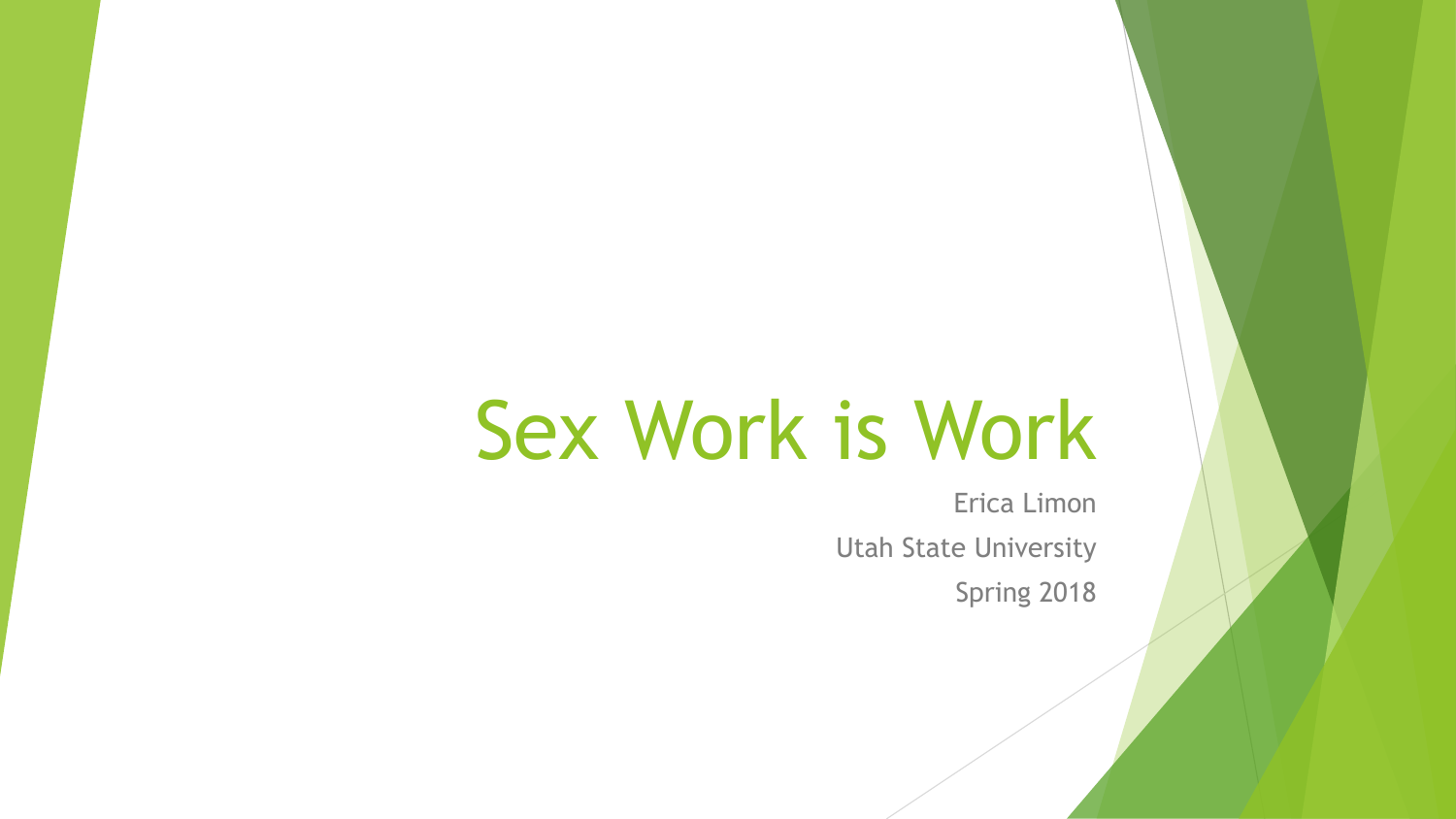## Sexuality in society



I do not own these images. Top left and right images are under the ownership of Victoria Secret. Bottom image property of Harpers Bazzar

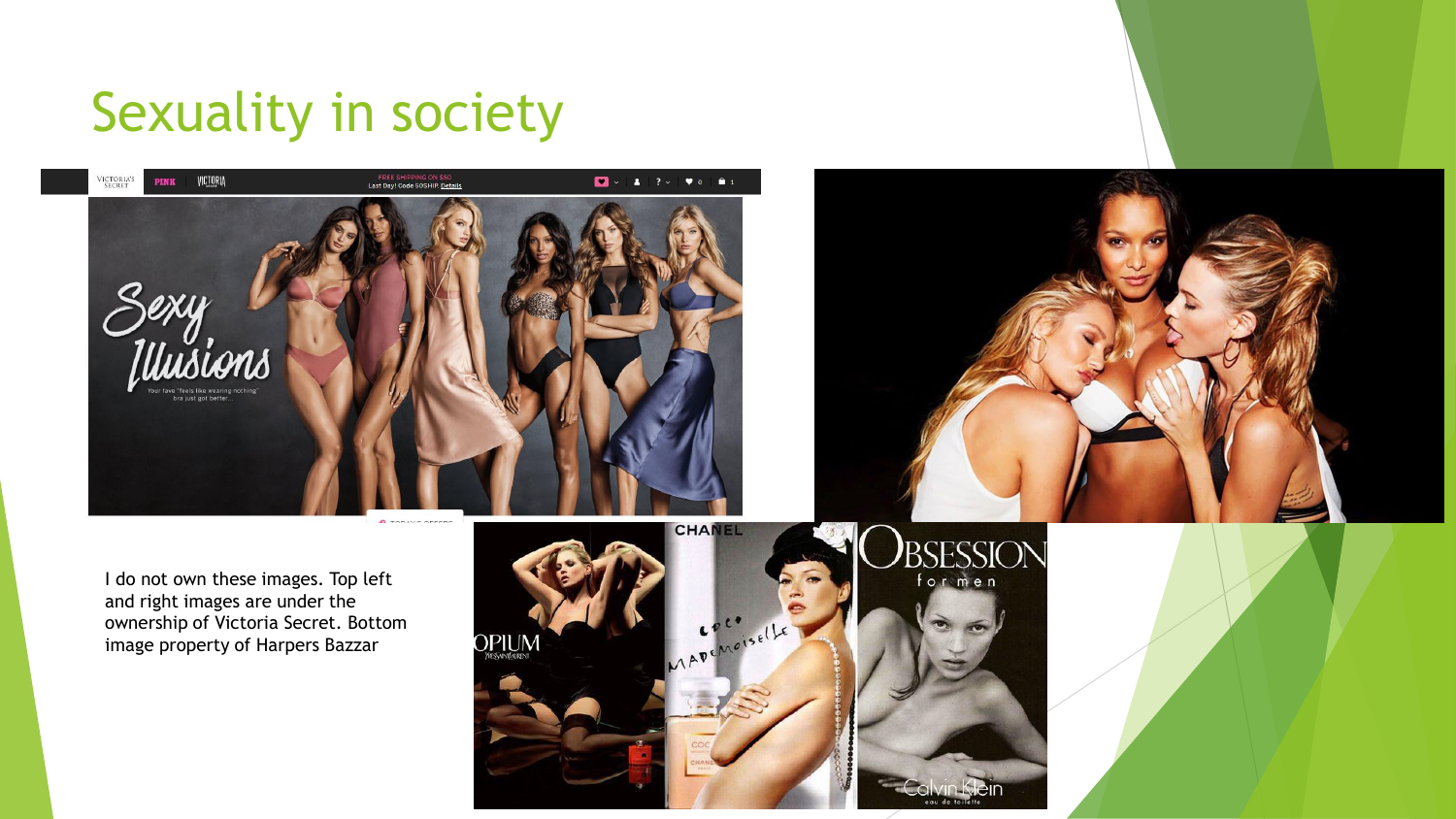## What's the difference?



Playboy issue January-February 2015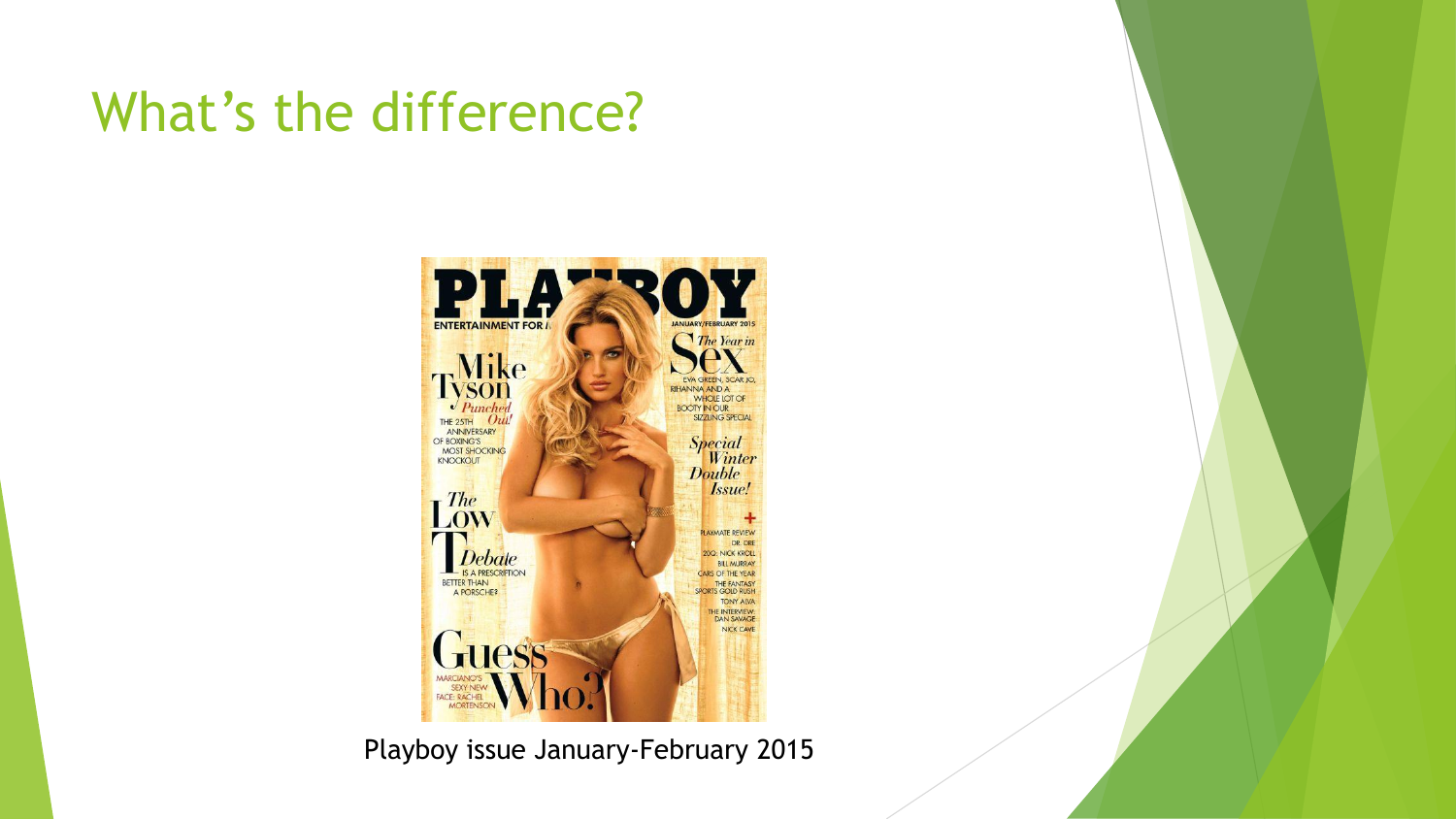#### **Contents**

- ▶ What is sex work?
- $\blacktriangleright$  History of sex work
- Anomie and sex work
- **Manifest and Latent functions of sex work**
- **Marx's Alienation and sex work**
- ▶ Conclusion—why it matters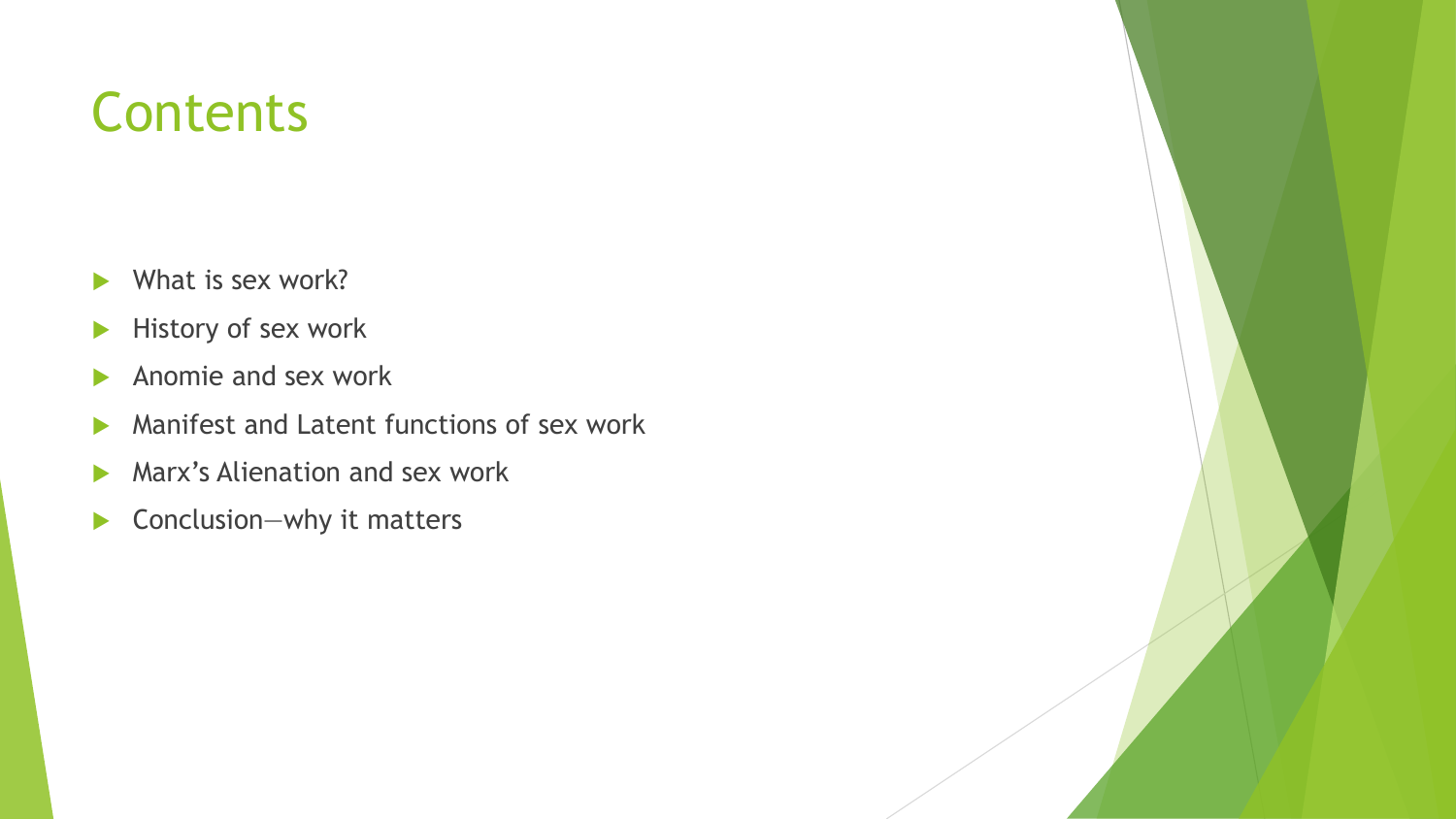#### What is sex work?

▶ Sex work according to Ronald Witzer is, "sex work... refers to the individuals and organizations involved in sexual commerce, which includes prostitution, pornography, stripping, and erotic telephone or webcam enterprises" (Anderson, 2017).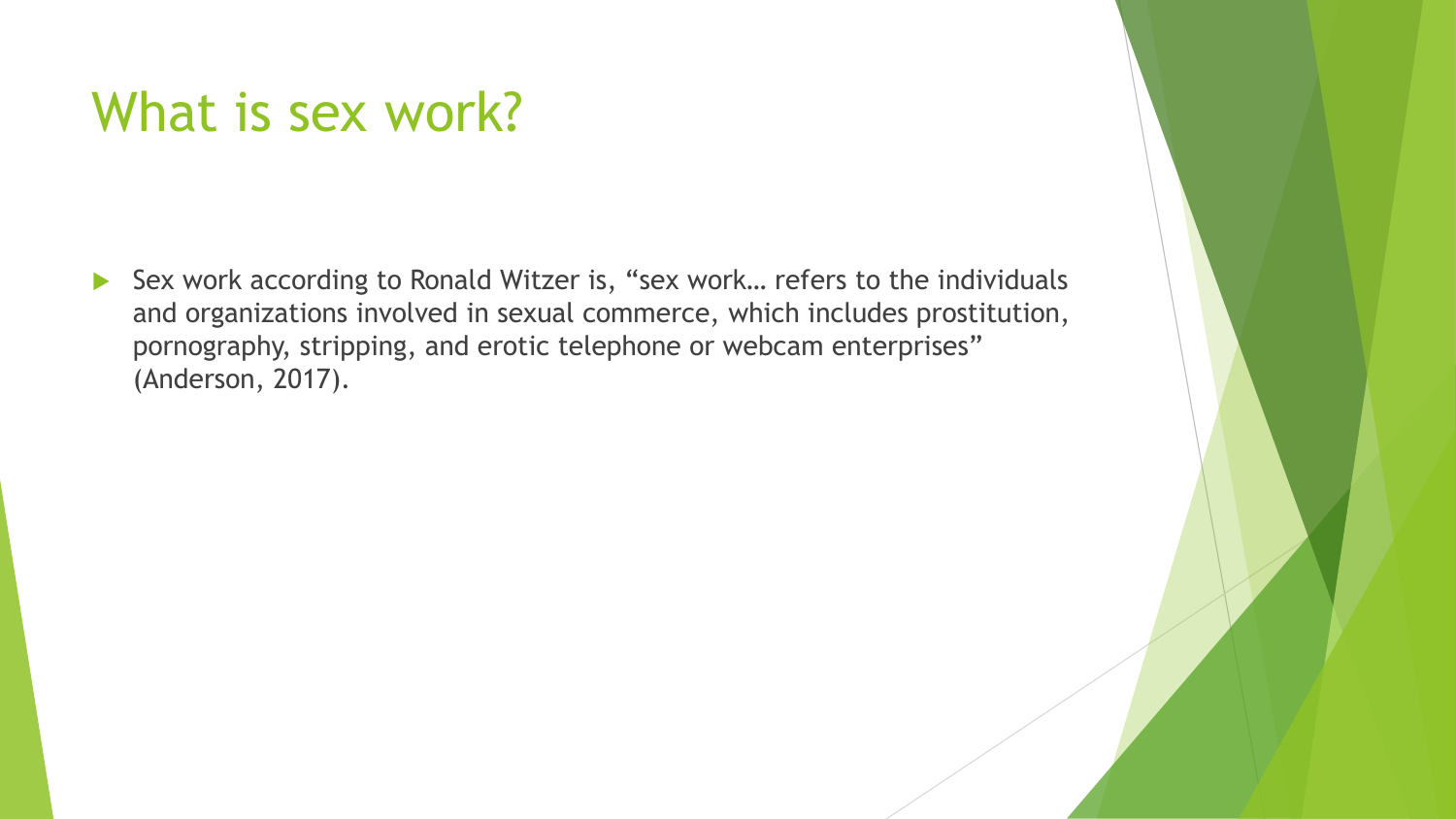# History of sex work

- Sex work in religion
- Ancient Greece
	- Heterae/Courtesans
	- $\blacktriangleright$  Street walkers
- Colonial America
	- $\blacktriangleright$  Sex in trade for goods
- **Victorian Era** 
	- **Necessary Evil"**
	- **Creation of red light districts**
	- Sex workers-protector of the family unit
- **Progressive Era** 
	- "Social Evil"
	- **Regulationist V. Abolitionist**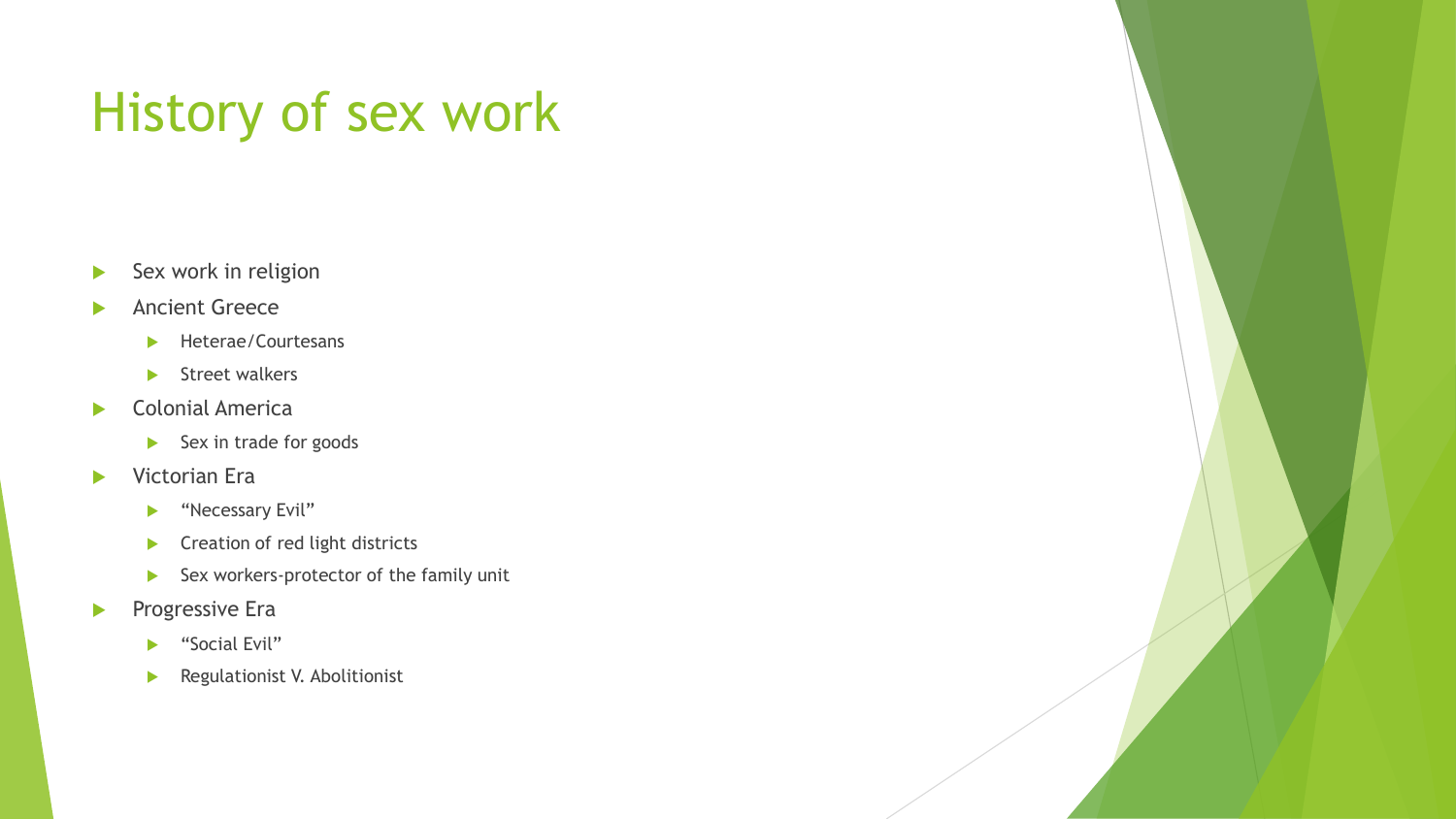

Image owned by sexuality4society

PICK-UPS<br>"Good Time"girls **PROSTITUTES SPREAD SYPHILIS AND GONORRHEA**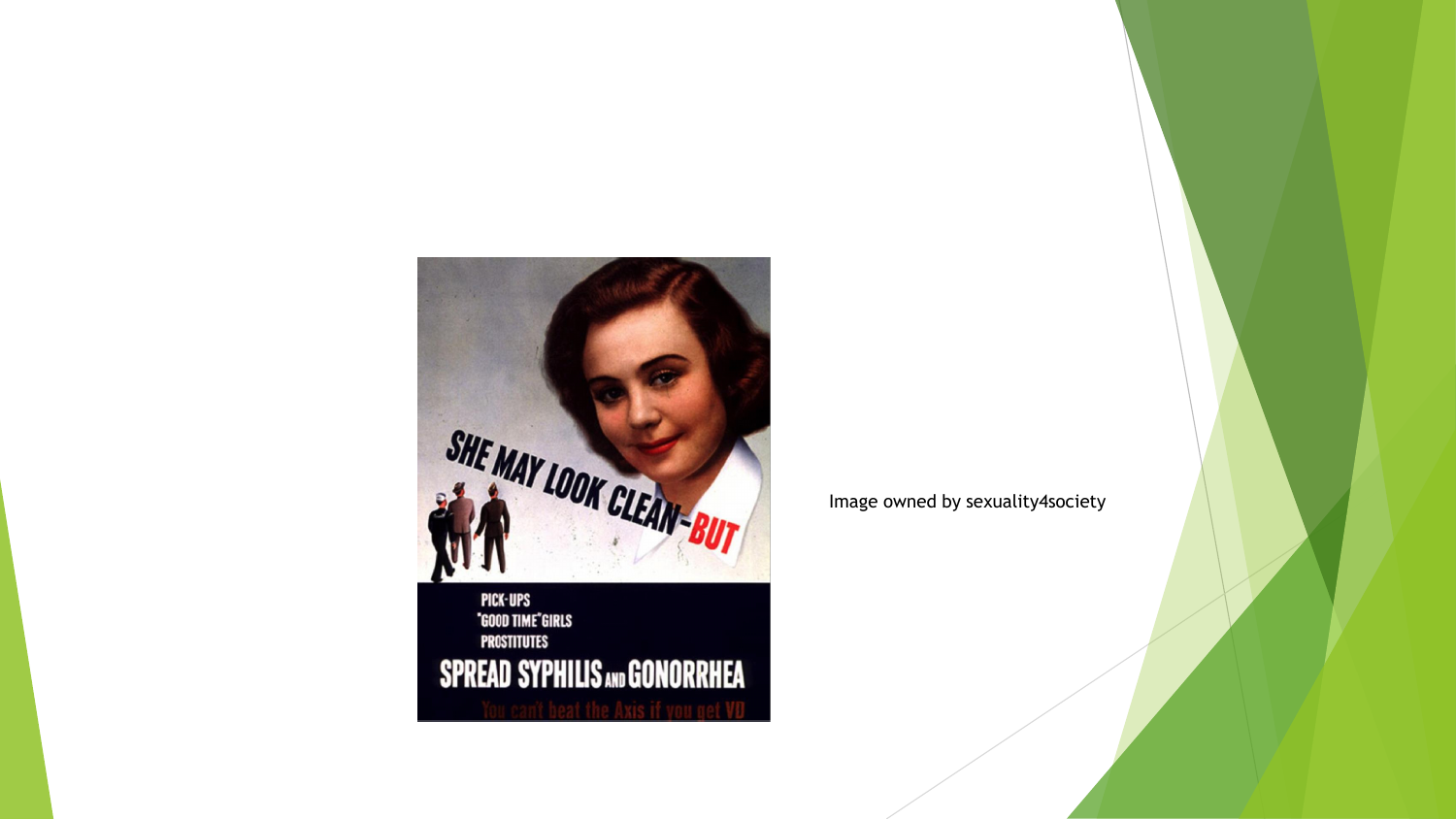# Sex work today

- $\blacktriangleright$  Criminalization in the U.S.
	- $\blacktriangleright$  Effects
	- Who suffers?
- **Dividends Organizations for Sex Workers** 
	- ▶ COYOTE
	- St. James Infirmary
- **Legislation** 
	- FOSTA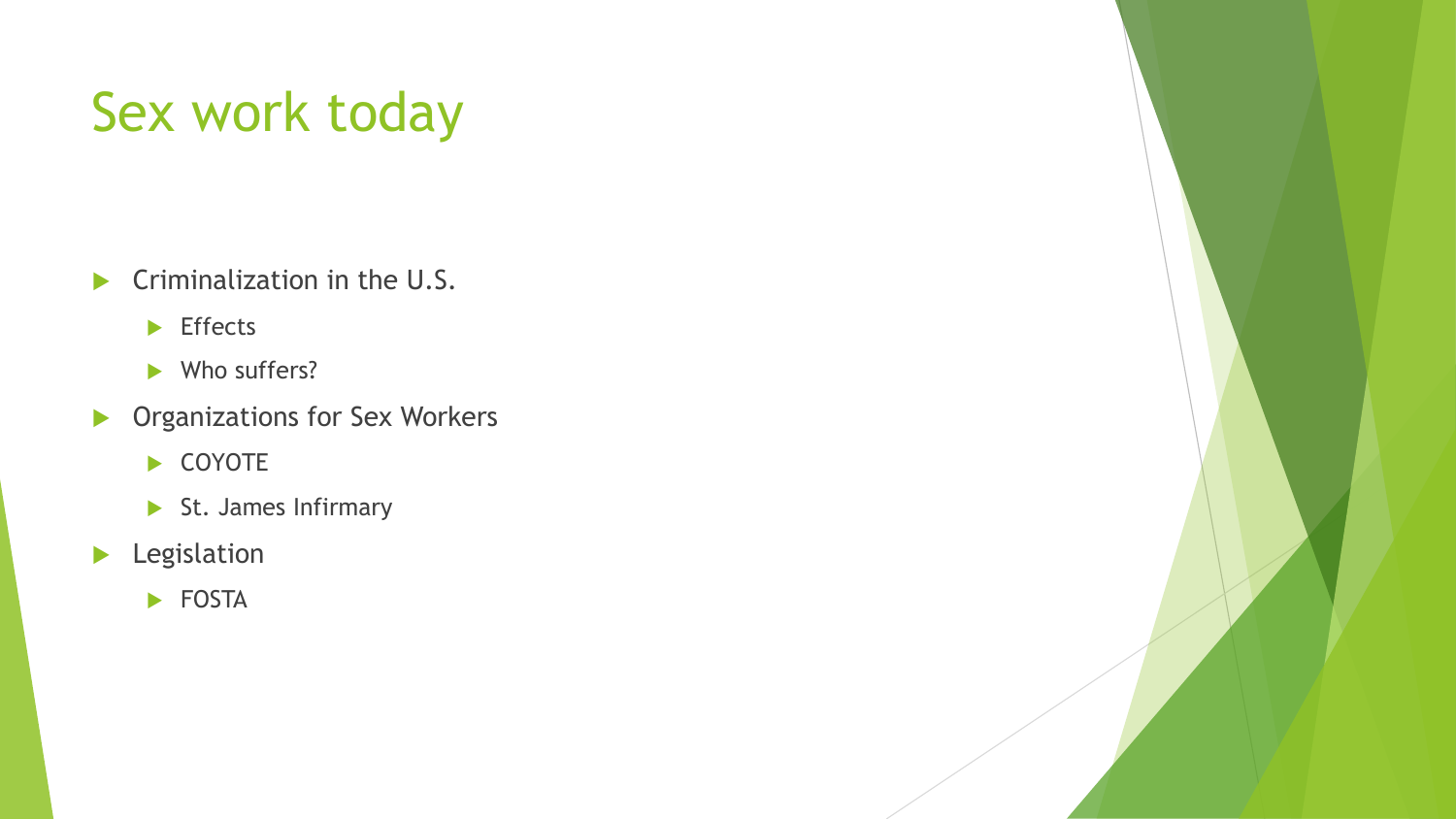#### Anomie and Sex work

- $\blacktriangleright$  Innovation and sex work
	- Illegitimate means to obtain the American Dream
- $\blacktriangleright$  Reasons for sex work
	- Means to an end
	- **Financial Autonomy**
	- Sexual freedom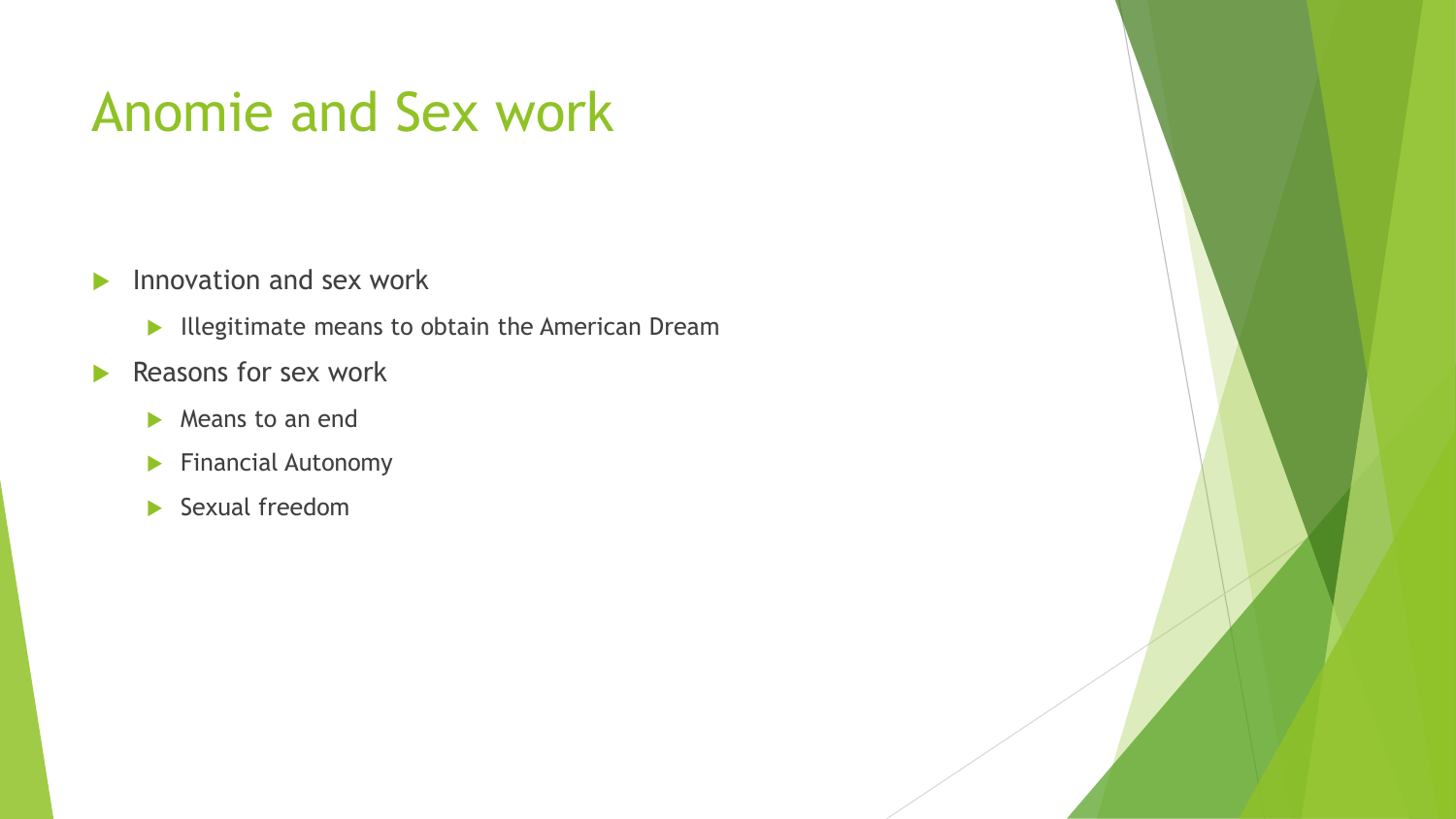# Functionality of sex work

- **Manifest Functions of Sex Work** 
	- $\blacktriangleright$  Selling of sexuality
- **Latent function** 
	- **Lucrative employment opportunity**
	- Sexual freedom
	- $\blacktriangleright$  Sexual release
	- $\blacktriangleright$  Health benefits
	- Means to an end
	- $\blacktriangleright$  Intimacy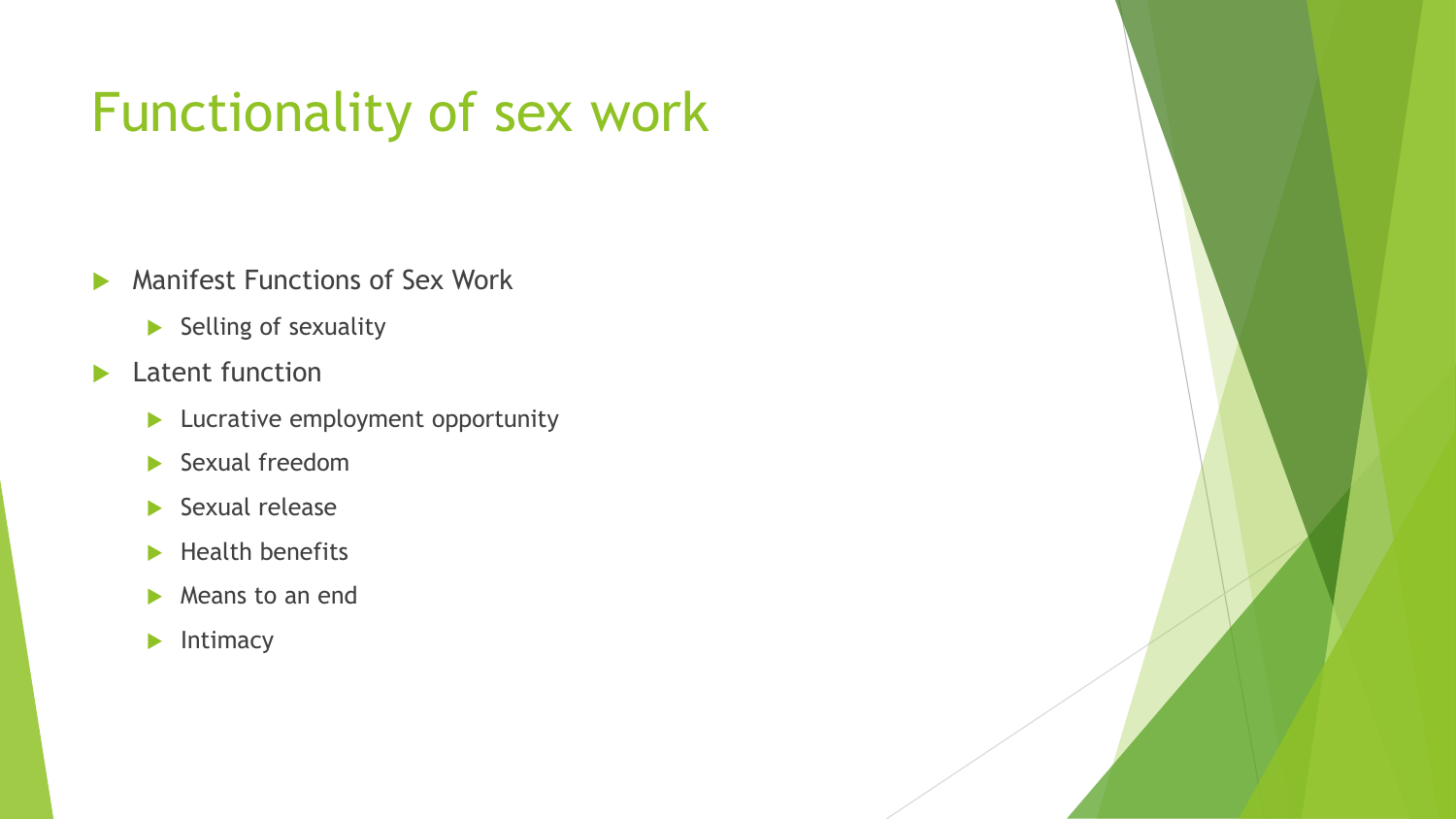## Alienation of sex workers

**Current structure sex workers must operate under** 

- ▶ Workers do not own the means of production
	- $\triangleright$  Pornography, escort services, camming, stripping, and phone sex
- $\blacktriangleright$  How FOSTA hurts independent sex operators
- Alienation from police protection
	- South Australia and SIN
- **EX Capitalist securing power and expanding profits** 
	- Delegitimizing sex work as work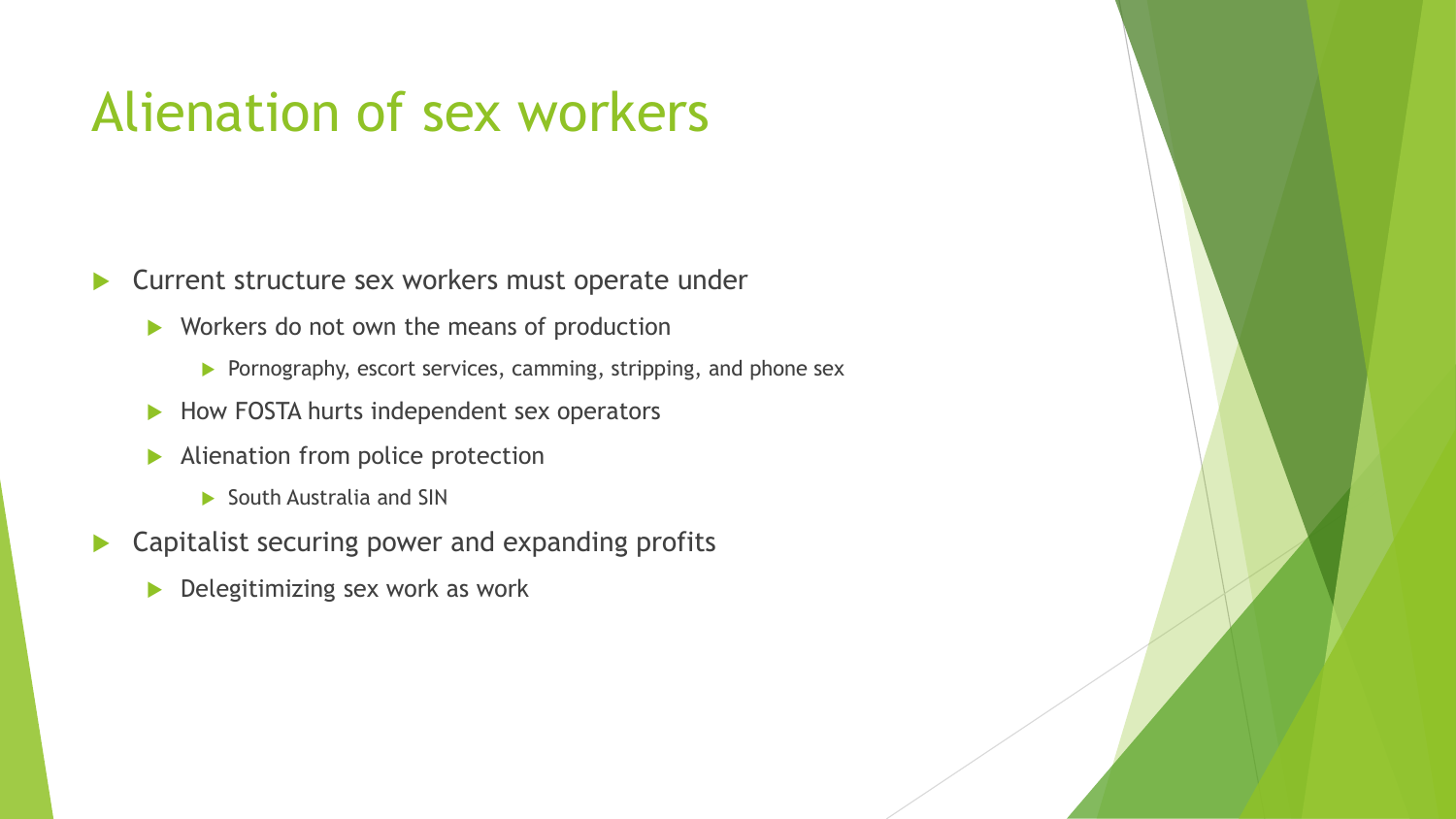## Conclusion

- $\blacktriangleright$  Sex work remains the worlds oldest profession
- **Lucrative option for women to obtain autonomy in their lives**
- Need for education on sex work
- $\blacktriangleright$  Benefits of decriminalizing sex work
- $\blacktriangleright$  Creating a shift in the paradigm of sex work
	- **Destigmatizing sexual labor**